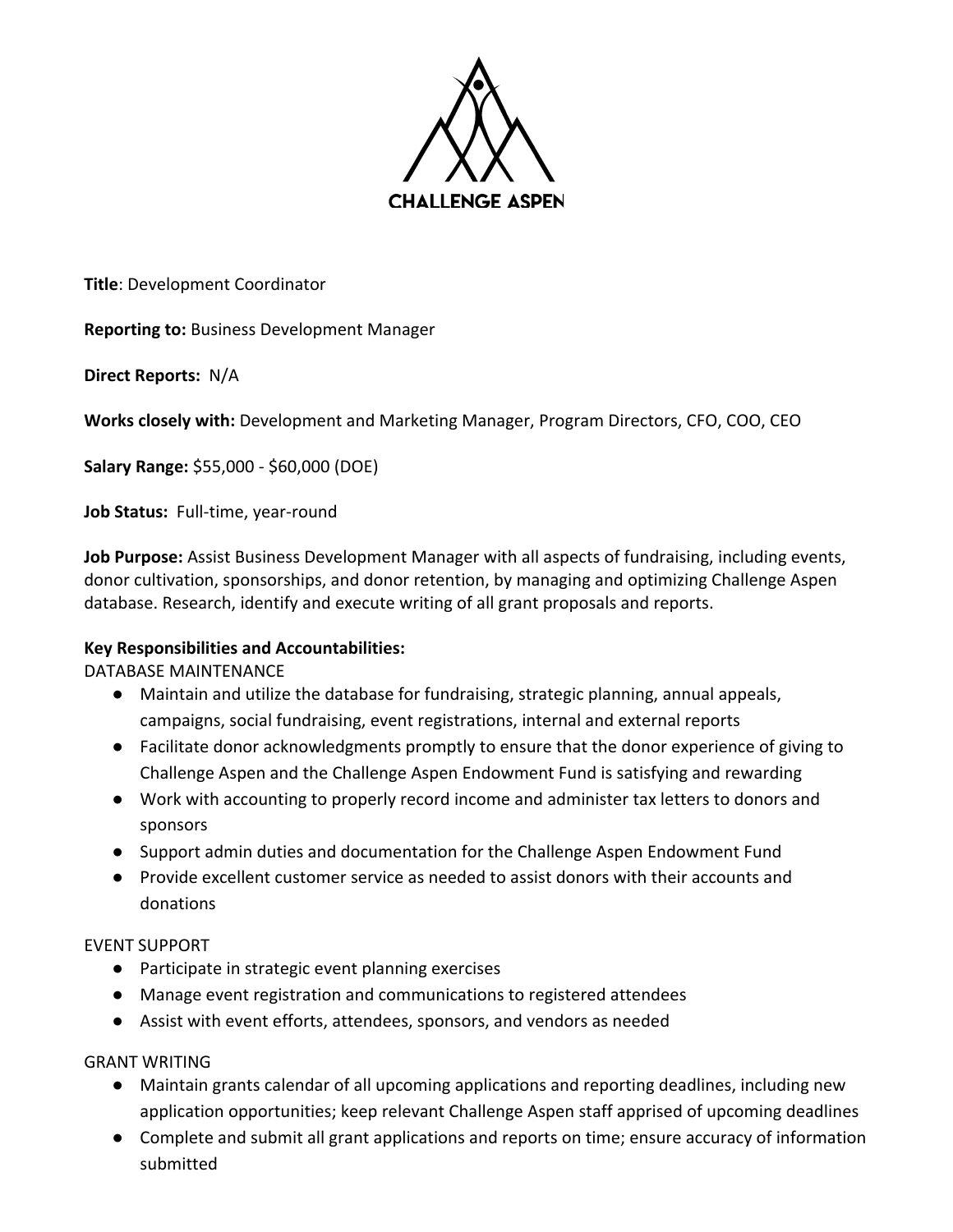- Work with Challenge Aspen staff and other stakeholders to make sure that key deliverables are met
- Advise Challenge Aspen team on best practices for collecting and archiving data
- Contact grantors as needed to confirm eligibility or discuss available funding opportunities
- Maintain grant files

# GENERAL

- Develop a solid understanding of Challenge Aspen's program offerings
- Create and send all Challenge Aspen official mailings
- Produce and send the monthly newsletter, seeking input from all department heads to inform content
- Other duties as assigned

# **Qualifications, Attributes & Key Success Factors:**

- 2+ years with non-profit fundraising experience and grant writing
- Experience with fundraising and events
- Proficient in research for new grant opportunities
- Proven success in grant writing
- Successful implementation of a strategic plan and annual timeline for grant opportunities, events, projects, and campaigns
- Possess excellent writing and editing skills, as well as impeccable attention to detail
- Manage and be able to report on clear, measurable statistics for each project/event
- Willingness to work additional hours required around event planning and execution
- Possess efficient time management skills
- Maintain clear communication with the Business Development Manager and CEO
- Extremely organized, able to multi-task in a fast-paced environment, impeccable attention to detail
- Driven to produce positive outcomes for Challenge Aspen
- Continually prospect, locally and beyond, for new opportunities to extend CA's outreach
- Ability to adapt quickly and graciously to change
- Proficiency in Microsoft Office and experience with fundraising databases
- Experience with WordPress and Neon CRM a plus
- Act as an ambassador for Challenge Aspen with customer service as the #1 priority
- Passion for supporting a Mission-centric community in achieving philanthropic objectives
- Understanding of various disabilities and behaviors is a plus
- Maintain a sense of humor and remember the mission behind your hard work
- Adhere to the environment of LIGHT
	- o Loyalty
	- o Integrity
	- o Generosity
	- o Honesty
	- o Trust

# **Physical and activity requirements involved:**